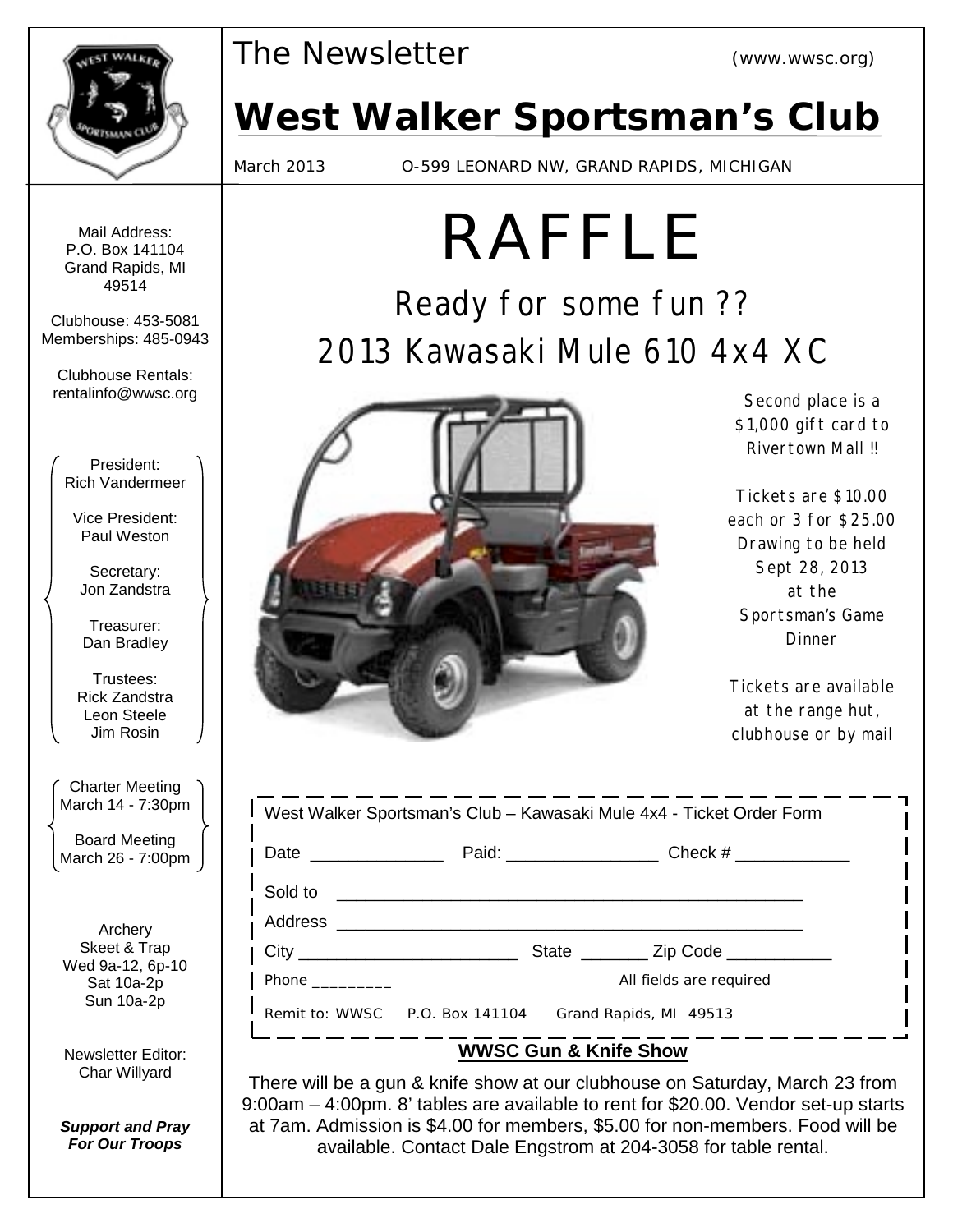# **Gun Raffle**

We are holding a raffle for a 12g Browning Maxus Stalker. Second place wins a smoker. Tickets are \$10.00 each and can be purchased at the range hut or the shooting desk. The drawing will be held Saturday, April 13.



## **Nobody Goes Hungry in March….**

Thanks to the cooks in our kitchen. Food is available during winter league for ALL members, not just league shooters. So if you're out shooting on the range, come on in for breakfast (Sunday morning) or a burger (Saturday till 2pm and Wed after 6pm). The kitchen closes after March  $\odot$ 

|   | $\triangleright$ Burger        | \$2.50 |
|---|--------------------------------|--------|
|   | $\triangleright$ Cheese Burger | \$3.00 |
|   | $\triangleright$ French Fries  | \$1.00 |
| ↘ | <b>Breakfast</b>               | \$4.00 |

Steak night this month is on March 6. Next month's steak nights are April  $3^{rd}$  and  $10^{th}$ . Prices are \$6.00 for members, \$4.00 for charter members and \$8.00 for non-members. Non-members must be the guest of a member who is present.

# **ATA/NSSA Shoots**

April 3 is our next ATA shoot and April 10 is our next NSSA Shoot. Both shoots start at 5:00. Bring your appetite, because it's also Steak Night. Visit our NSSA/ATA webpage for a list all shoot dates and contact information.

### **March Range Hours**

 March 1-15: Monday thru Saturday: 9am – 6:30pm Sunday: 10am – 6:30pm March 16-31: Monday thru Saturday: 9am – 6:45pm Sunday: 10am – 6:45pm

#### **The 7 yard range will be closed Sunday, March 24 from 12:30pm-4:30pm**

#### **More Club News:**

- February's Big Gun Raffle winner is ticket #12. Art Green wins a Henry Golden boy, 22 LR. Congratulations Art !
- March 25 Morning Indoor Archery League Banquet 9:30am
- We will be OPEN Easter Sunday March 31 for Skeet & Trap thanks to Rick Rea !
- Winter Shotgun league scores are online. If you have any question about your score contact Dave Bigelow by phone at 457-1823 or email him at dmbigelow@ameritech.net

#### **Upcoming Events:**

- Saturday, April 13 Winter League Banquet 6:00pm
- Thursday, April 18 Evening Indoor Archery League Banquet 6:30pm
- Look for our booth at the next Gun & Knife show, Saturday April 27 from 9am-4:pm and Sunday April 28 from 9am-3pm at the 28<sup>th</sup> Street Showplace, located at 1256 28<sup>th</sup> St – Admission \$6.00
- 3D Archery will open in April. More details in next month's newsletter.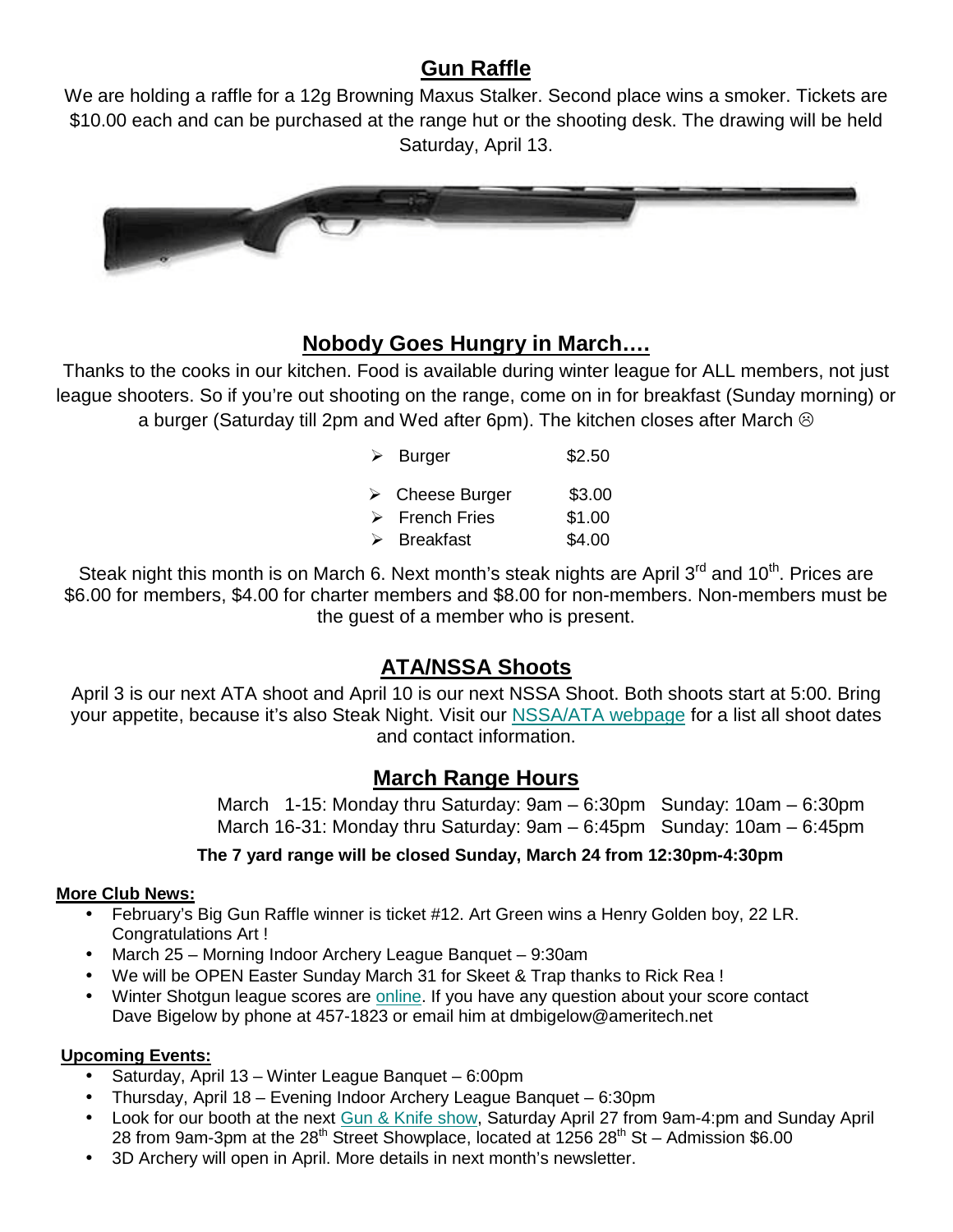| <b>March 2013</b>                                                                          |                                                          |                                       |                                                                                           |                                                                           |                                                    |                                                                                                     |
|--------------------------------------------------------------------------------------------|----------------------------------------------------------|---------------------------------------|-------------------------------------------------------------------------------------------|---------------------------------------------------------------------------|----------------------------------------------------|-----------------------------------------------------------------------------------------------------|
| <b>Sunday</b>                                                                              | <b>Monday</b>                                            | <b>Tuesday</b>                        | Wednesday                                                                                 | <b>Thursday</b>                                                           | <b>Friday</b>                                      | <b>Saturday</b>                                                                                     |
|                                                                                            |                                                          |                                       |                                                                                           |                                                                           | <b>Ducks Unlimited</b><br><b>Banquet</b><br>4:30pm | $\overline{2}$<br>Archery<br>Winter Shotgun<br>League<br>10am-2pm                                   |
| 3<br>Archery<br>Winter Shotgun<br>League<br>10am-2pm                                       | $\overline{4}$<br><b>NWTF Meeting</b><br>7pm             | 5                                     | 6<br><b>Steak Night</b><br>Archery<br>Winter Shotgun<br>League<br>9am-12am<br>6pm-10pm    | $\overline{7}$<br><b>Indoor Archery</b><br>Leagues<br>9am & 6:30pm        | 8                                                  | 9<br>Archery<br>Winter Shotgun<br>League<br>10am-2pm                                                |
| 10<br>Archery<br>Winter Shotgun<br>League<br>10am-2pm                                      | 11                                                       | 12<br>4H<br>Archery & Trap<br>7pm-9pm | 13<br>Archery<br>Winter Shotgun<br>League<br>9am-12am<br>6pm-10pm                         | 14<br><b>Charter Meeting</b><br>7:30pm                                    | 15                                                 | 16<br>Archery<br>Winter Shotgun<br>League<br>10am-2pm                                               |
| 17<br>Archery<br>Winter Shotgun<br>League<br>10am-2pm                                      | 18<br><b>Walleye Club</b><br>7pm-9pm                     | 19                                    | 20<br>Archery<br>Winter Shotgun<br>League<br>9am-12am<br>6pm-10pm                         | 21<br>Archery League<br>9am & 6:30pm<br>(Last Day for<br>Morning league)  | 22                                                 | 23<br><b>WWSC</b><br><b>Gun &amp; Knife Show</b><br>9am-4pm<br>Winter Shotgun<br>League<br>10am-2pm |
| $24$ 7yd range is<br>closed 12:30p-4:30<br>Archery<br>Winter Shotgun<br>League<br>10am-2pm | 25<br><b>Morning Archery</b><br>League Banquet<br>9:30am | 26<br><b>Board Meeting</b><br>7pm     | 27<br>Archery<br>Winter Shotgun<br>League (Last Day)<br>9am-12am<br>6pm-10pm              | 28<br><b>Indoor Archery</b><br>League<br>6:30pm                           | 29                                                 | 30<br>Archery<br>Winter Shotgun<br>League<br>10am-2pm                                               |
| 31<br>Archery-Trap-Skeet<br>10am-2pm                                                       | 1                                                        | $\overline{2}$                        | 3<br><b>Steak Night</b><br>ATA Big 50 Shoot<br>Archery-Trap-Skeet<br>9am-12am<br>6pm-10pm | $\overline{4}$<br><b>Indoor Archery</b><br>League<br>(Last Day)<br>6:30pm | 5                                                  | 6<br>Archery-Trap-Skeet<br>10am-2pm                                                                 |